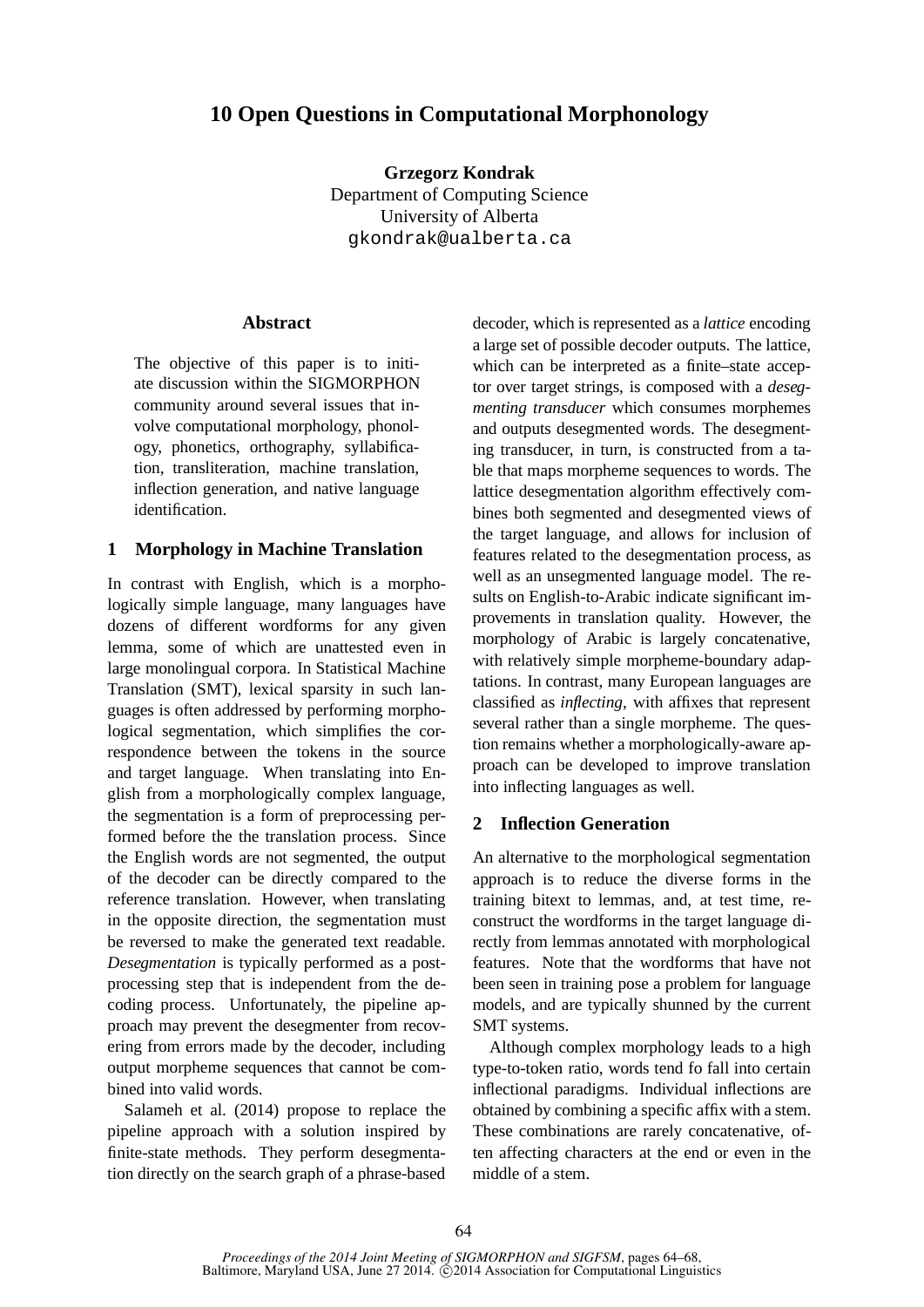For languages without hand-built morphological analyzers and generators, automated learning of morphological paradigms is the only option. Dreyer and Eisner (2011) propose a Dirichlet process mixture model and loopy belief propagation to learn complete paradigms starting from an initial small set of seed paradigms. An unannotated corpus is utilized to guide the predictions of the model by reducing the likelihood of generating unseen wordforms. Durrett and DeNero (2013) align the lemmas with inflected forms to identify spans that change for the inflections, and learn explicit rules for applying those changes in contexts in which they appear. Their joint model is aware of complete paradigms, and is able to correct errors made on individual inflections.

Nicolai et al. (2014) train a discriminative string transducer on lemma-inflection pairs, and apply a separate re-ranking step to take advantage of the paradigmatic constraints. In spite of its relative simplicity, their string transduction approach outperforms the previous approaches to learning morphological paradigms on several European languages. The question remains whether the string transduction approach is also superior to more complex methods on languages with different morphological systems.

#### **3 From Syntax to Morphology**

In some languages, syntactic function of phrases is mainly marked by word position and prepositions, while other languages rely on morphology to a greater degree. Similarly, verbal attributes such as tense, person, and gender, can be either encoded morphologically or lexically. Chahuneau et al. (2013) propose a discriminative model for translating into morphologically rich languages that predicts inflections of target words from sourceside annotations that include POS tags, dependency parses, and semantic clusters. In other words, they exploit the syntax of the source language to select the most likely wordforms in the target language,

The open question in this case is whether instead of learning a prediction model separately for each language pair, the morphological features could be mapped directly on the source words. For example, in the phrase *she would have asked*, the actual morphological marking is minimal, but the context disambiguates the person, number, gender, and aspect of the verb. Explicit morphological annotation could not only help machine translation, but also provide a rich source of information in the monolingual context, which would go well beyond POS tagging.

#### **4 Transliteration and Morphology**

Transliteration is sometimes defined as "phonetic translation" (Knight and Graehl, 1997). In fact, it is straightforward to train a transliteration model using SMT toolkits by treating individual characters as words, and words as sentences. However, unless substantial modifications are made, the accuracy of such a system will be mediocre. Transliteration needs a dedicated approach in order to fully exploit the source-side context and other constraints.

The way we define tasks in NLP is important, because the definitions (and shared tasks) tend to guide research in a particular direction. New papers are expected to show improvement over previously published results, preferably on already established benchmarks. Redefining a task carries the risk of being interpreted as an attempt to avoid a fair experimental comparison, or as a misdirected effort to investigate irrelevant problems.

The NEWS Shared Task on Machine Transliteration was held four times between 2009 and 2012 (Zhang et al., 2012). With the exception of the 2010 edition that included a transliteration mining task, the shared task was invariably defined in terms of learning transliteration models from the training sets of word pairs. This framework seems to ignore the fact that many of the transliteration target words can be found in monolingual corpora, in a marked contrast with the prevalent SMT practice of avoiding unseen words. Cherry and Suzuki (2009) show that the inclusion of a target lexicon dramatically improves transliteration accuracy. Unfortunately, the paper has largely been ignored by the transliteration community (perhaps because it strays from the standard task formulation), as well as the SMT community (perhaps because it shows only modest gains in terms of BLEU score).

Another drawback of limiting the training data to a list of name pairs is the lack of the context that is required to account for morphological alterations. For example, the title of the Russian Wikipedia page that corresponds to *Presidency of Barack Obama* back-transliterates as *Presidentstvo Baraka Obamy*, where the personal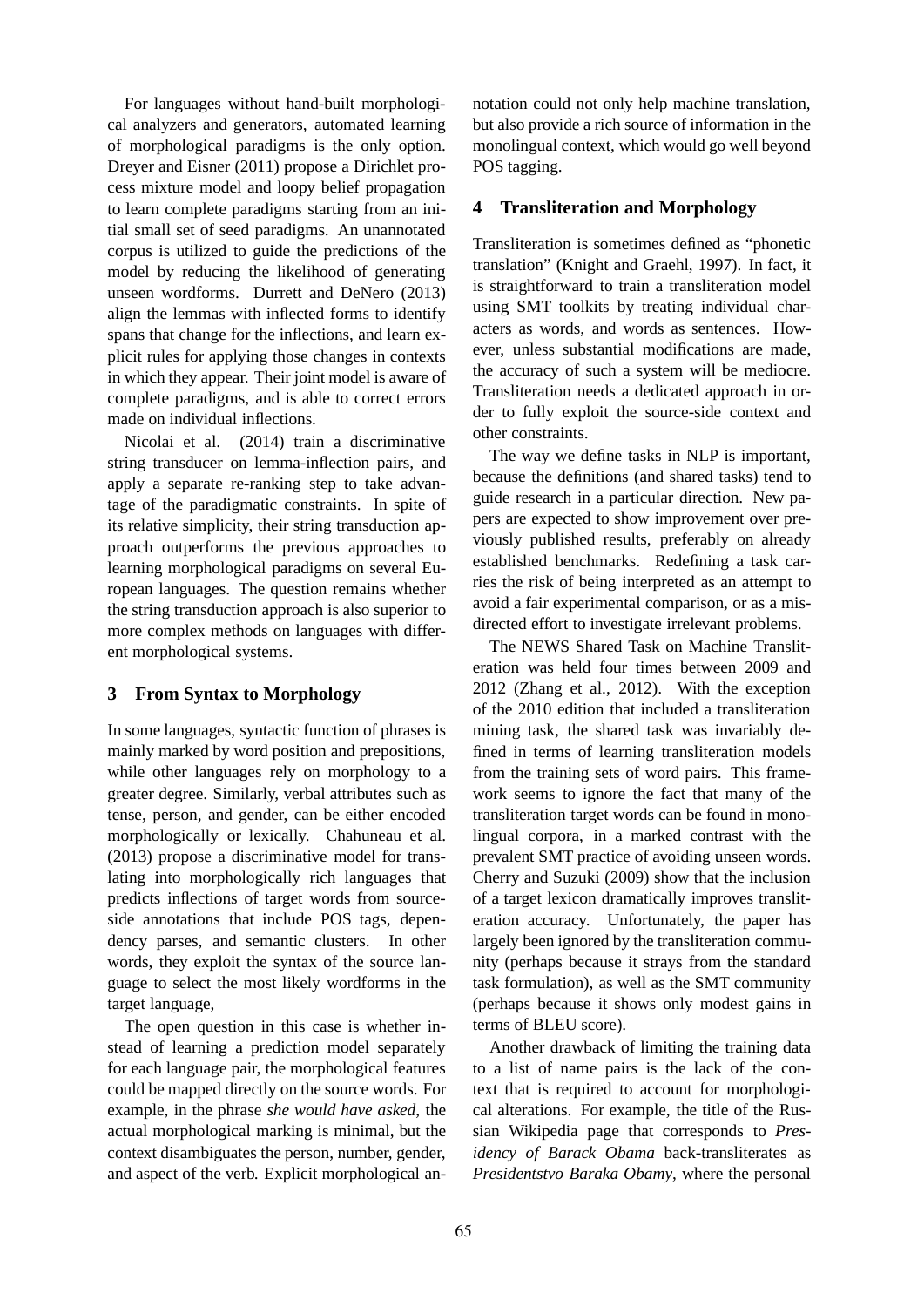name appears in the genetive case. Simply including morphological variants in the training data without their context is likely to confuse a transliteration model. How to best combine transliteration with morphology remains an open question.

#### **5 Transliteration and Orthography**

Transliteration is more than just phonetic translation. In the idealized model of Knight and Graehl (1997) a human transliterator pronounces a name in the source language, modifies the pronunciation to fit the target language phonology, and writes it down using the orthographic rules of the target script. In reality, however, the source orthography strongly influences the form of the transliteration. For example, the Russian transliteration of the name *Dickens* on Wikipedia back-transliterates as *Dikkens*, although *Dykynz* would be much closer to the original pronunciation. For less well-known names that first appear in English-language news, human transliterators are often in the dark because the correct pronunciation may be difficult to guess from the spelling.

Al-Onaizan and Knight (2002) report that a spelling-based model outperforms a phoneticbased model even when pronunciations are extracted from a pronunciation dictionary. Bhargava and Kondrak (2012) present a re-ranking approach that is able to improve spelling-based models by consulting the supplied pronunciations. It remains an open question how to design a superior joint model that would generate transliterations directly from both spelling and pronunciation.

#### **6 Transliteration and Decipherment**

Although transliteration is typically defined as conversion between writing scripts, the proper form strongly depends on the particular target language with its phonological and orthographic constraints. For example, the name of the city that hosted the recent Winter Olympics is represented in various European languages as *Sochi*, *Sotchi*, *Sotschi*, *Sotsji*, *Sotji*, *Sotˇsi*, *Sociˇ* , *Soczi*, *Szocsi*, etc. In order to derive language-specific transliteration models, we would need to collect training data for thousands of possible language pairs.

Ravi and Knight (2009) introduce the task of unsupervised transliteration without parallel resources. They formulate the problem as decipherment, and reconstruct cross-lingual phoneme mapping tables from Japanese words of English origin, achieving approximately 50% character accuracy on U.S. names written in the Katakana script.

Hauer et al. (2014) frame transliteration as a substitution cipher, and apply a mixture of character- and word-level language models to the decipherment of a known language written in an unknown script. The authors treat a short text in Serbian as enciphered Croatian, and attempt to recover the "key", which is the mapping between the characters in the two writing scripts. In reality, Croatian and Serbian are distinct but closely related languages, that are written in different scripts and exhibit differences in both lexicon and grammar. In particular, 30 Serbian Cyrillic characters correspond to 27 letters in Croatian Latin, with three of the characters represented in the other script as digraphs (e.g., *nj*). The decipherment error rate plateaus at about 3% at the ciphertext length of 50 words. In contrast, a pure frequencybased approach fails on this task with a mapping error rate close to 90%. The question remains whether a more flexible approach could be applied successfully to unsupervised transliteration of languages that are less closely related.

#### **7 Phonetic Similarity of Translations**

Words that are phonetically similar across different languages tend to be transliterations, or at least share the same origin. For this reason, words on two sides of a bitext are more likely to correspond to each other if they exhibit phonetic similarity (Kondrak, 2005). This is true even for completely unrelated languages because of the prevalence of loanwords, proper names, and technical terms. Orthographic similarity, which reflects phonetic similarity, has been exploited in the past to improve word and sentence alignment in SMT, and other NLP tasks.

Surprisingly, the correlation with phonetic similarity appears to hold for any translations, defined as words that express the same meaning in some context. Kondrak (2013) observes that even after all cognates and loanwords are removed from consideration, the similarity between the words from different languages for the same concept is significantly higher on average than the similarity between the words for different concepts (as measured by the Longest Common Subsequence Ratio). This seems to contradict the Saussurean principle of the arbitrariness of the linguistic sign.

Kondrak (2013) proposes to explain this phe-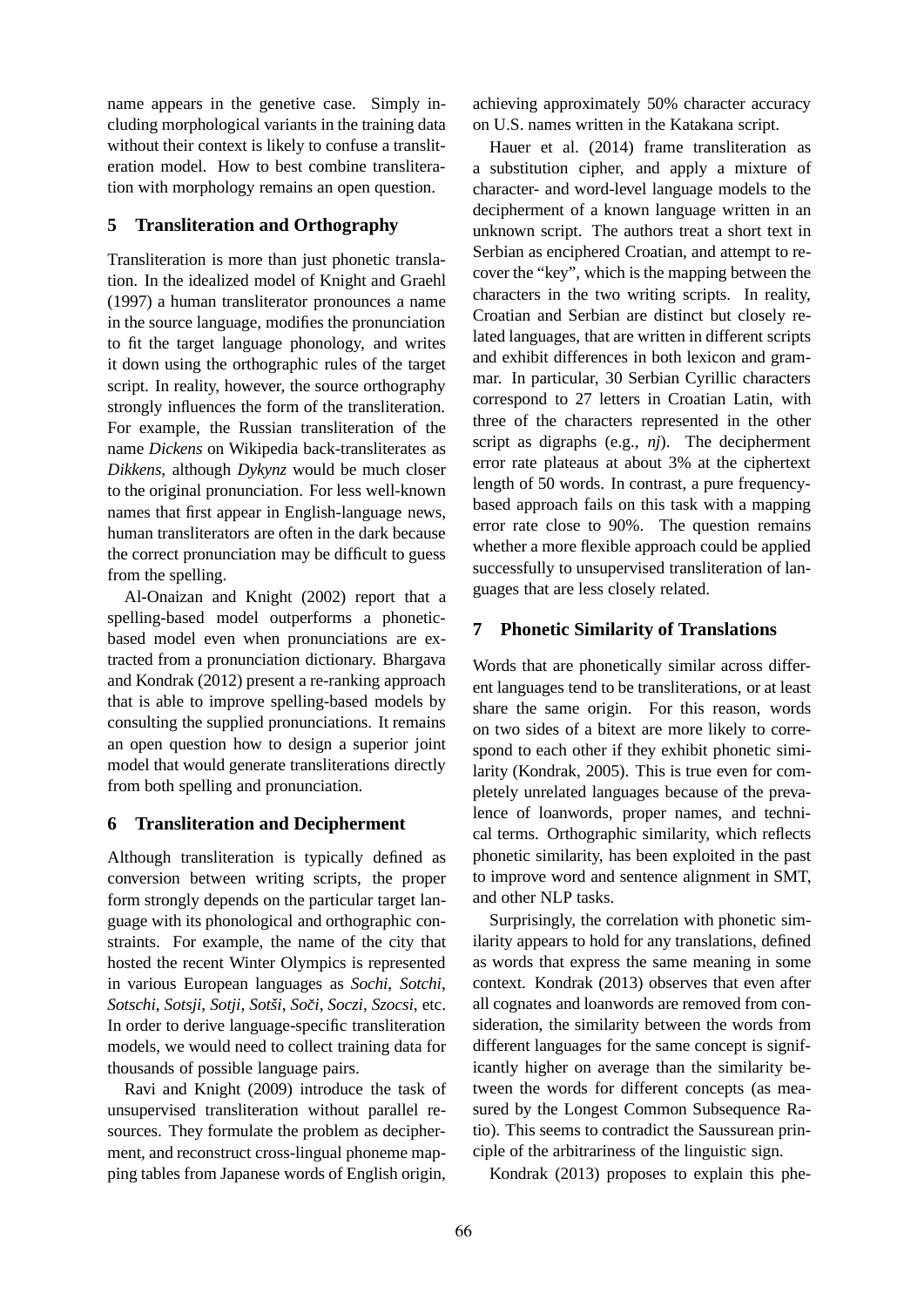nomenon by positing a chain of correlations between the following word characteristics: translatability, frequency, length, and similarity. The key observation is that translations are on average closer in terms of their length than random words. First, pairs of cross-lingual translations exhibit a correlation with respect to the logarithm of their frequencies. Intuitively, translations refer to the same semantic concepts, which tend to be expressed with similar frequency across languages. Second, the connection between word frequency and length is well established (Zipf, 1936). Finally, pairs of words that differ in length are less likely to be considered similar, which is reflected by word similarity measures. In summary, the reason for the greater phonetic similarity of translations lies in the similarity of their frequencies, which is reflected by the similarity of their lengths. This hypothesis remains to be verified on other languages and data sets.

## **8 L1 Phonology in L2**

The task of Native Language Identification (NLI) is to determine the first language (L1) of the writer of a text in another language (L2) (Tetreault et al., 2013). Koppel et al. (2005) report 80% accuracy in classifying a set of English texts into five L1 languages using a multi-class linear SVM with features including function words, POS bigrams, and character  $n$ -grams. Tsur and Rappoport (2007) observe that limiting the set of features to the relative frequency of the 200 most frequent character bigrams yields a respectable accuracy of about 65%. They interpret this as evidence that the choice of words in L2 is strongly influenced by the phonology of L1. As the orthography of alphabetic languages is representative of their phonology, character bigrams appear to capture these phonetic preferences.

In order to test the above hypothesis, Nicolai and Kondrak (2014) design an algorithm to identify the most discriminative words and the corresponding character bigrams. They find that the removal of such words results in a substantial drop in the accuracy of the classifier that is based exclusively on character bigrams, and that the majority of the most indicative character bigrams are common among different language sets. They conclude that the effectiveness of a bigrambased classifier in identifying the native language of a writer is primarily driven by the relative frequency of words rather than by the influence of the phonology of L1. Although this provides evidence against the hypothesis of Tsur and Rappoport (2007), the question to what degree the L1 phonology affects L2 writing remains open.

### **9 English Orthography**

The English spelling system is notorious for its irregularity. Kominek and Black (2006) estimate that it is about 3 times more complex than German, and 40 times more complex than Spanish. This is confirmed by lower accuracy of letter-to-phoneme systems on English (Bisani and Ney, 2008). A survey of English spelling (Carney, 1994) devotes 120 pages to describe phoneme-to-letter correspondences, and lists 226 letter-to-phoneme rules, almost all of which admit exceptions.

In view of this, the claim of Chomsky and Halle (1968) that English orthography is "close to optimal" could be interpreted as facetious. The question is how we could validate the accuracy of this statement from the computational perspective. It would seem to require answering at least the following three questions: (a) what is the optimal orthography for English, (b) how to measure the distance between alternative orthographies, and (c) what distance should be considered "close".

## **10 Syllabification and Morphology**

Orthographic syllabification of words is sometimes referred to as hyphenation. Bartlett et al. (2008) propose a sequence prediction approach to syllabify out-of-dictionary words based on letter  $n$ -gram features. Despite its high accuracy, their system suffers from the lack of awareness of compound nouns and other morphological phenomena. For example, *hold-o-ver* is incorrectly syllabified as *hol-dov-er*.

Yao and Kondrak (2014) demonstrate that the accuracy of orthographic syllabification can be improved by using morphological information. In particular, incorporating oracle morphological segmentation substantially reduces the syllabification error rate on English and German. If unsupervised segmentation is used instead, the error reduction is smaller but still significant. However, they are unable to achieve any error reduction using a *supervised* segmentation approach, even though it is much more accurate than the unsupervised approach. The confirmation and explanation of this surprising result remains an open question.